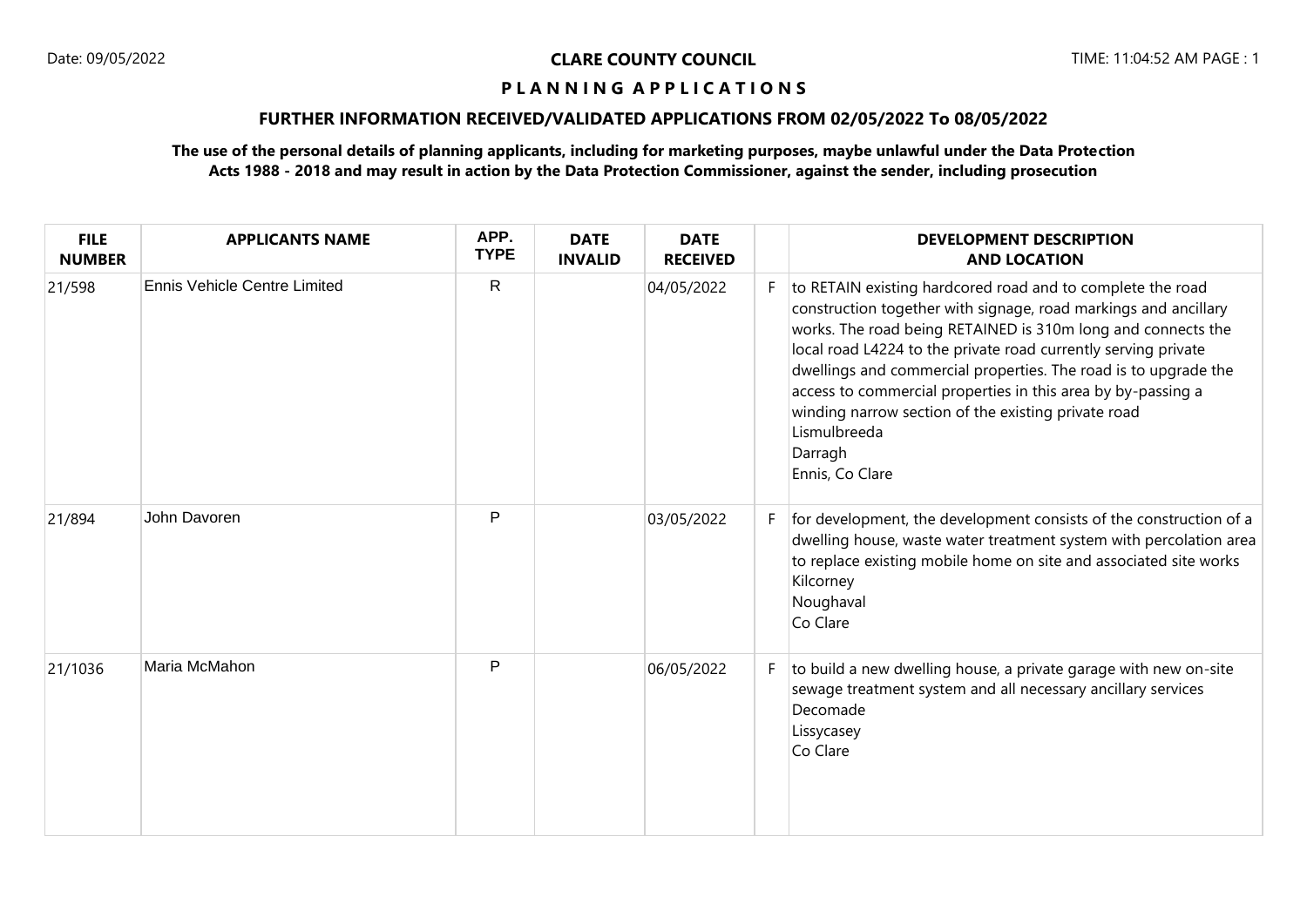## **P L A N N I N G A P P L I C A T I O N S**

## **FURTHER INFORMATION RECEIVED/VALIDATED APPLICATIONS FROM 02/05/2022 To 08/05/2022**

## **The use of the personal details of planning applicants, including for marketing purposes, maybe unlawful under the Data Protection Acts 1988 - 2018 and may result in action by the Data Protection Commissioner, against the sender, including prosecution**

| 21/1060 | Declan McInerney                | $\mathsf{P}$ | 04/05/2022 |    | $F$ to build a new dwelling house, install a waste treatment system and<br>all associated site and ancillary works<br>Freaghvallen<br>Miltown Malbay<br>Co Clare                                                                                                                                                                     |
|---------|---------------------------------|--------------|------------|----|--------------------------------------------------------------------------------------------------------------------------------------------------------------------------------------------------------------------------------------------------------------------------------------------------------------------------------------|
| 21/1202 | E. McInerney                    | P            | 03/05/2022 | F. | to construct dwelling house and connect to ancillary services<br>Seafield<br>Quilty<br>Co Clare                                                                                                                                                                                                                                      |
| 21/1224 | Eileen Hassett                  | P            | 03/05/2022 |    | $F$ for the construction of a dwelling house, coach-house/garage,<br>wastewater treatment system and new entrance including ancillary<br>site works<br><b>Ballyhannon South</b><br>Quin<br>Co Clare                                                                                                                                  |
| 21/1378 | Peter McKeown & Alexandra Revez | P            | 05/05/2022 | F. | for development which will consist of the construction of new<br>dwelling along with garage, Waste Water treatment system<br>including polishing filter and all associated site works. A Natura<br>Impact Statement (NIS) will be submitted to the Planning Authority<br>with the application<br>Keellhilla,<br>Pollack,<br>Co Clare |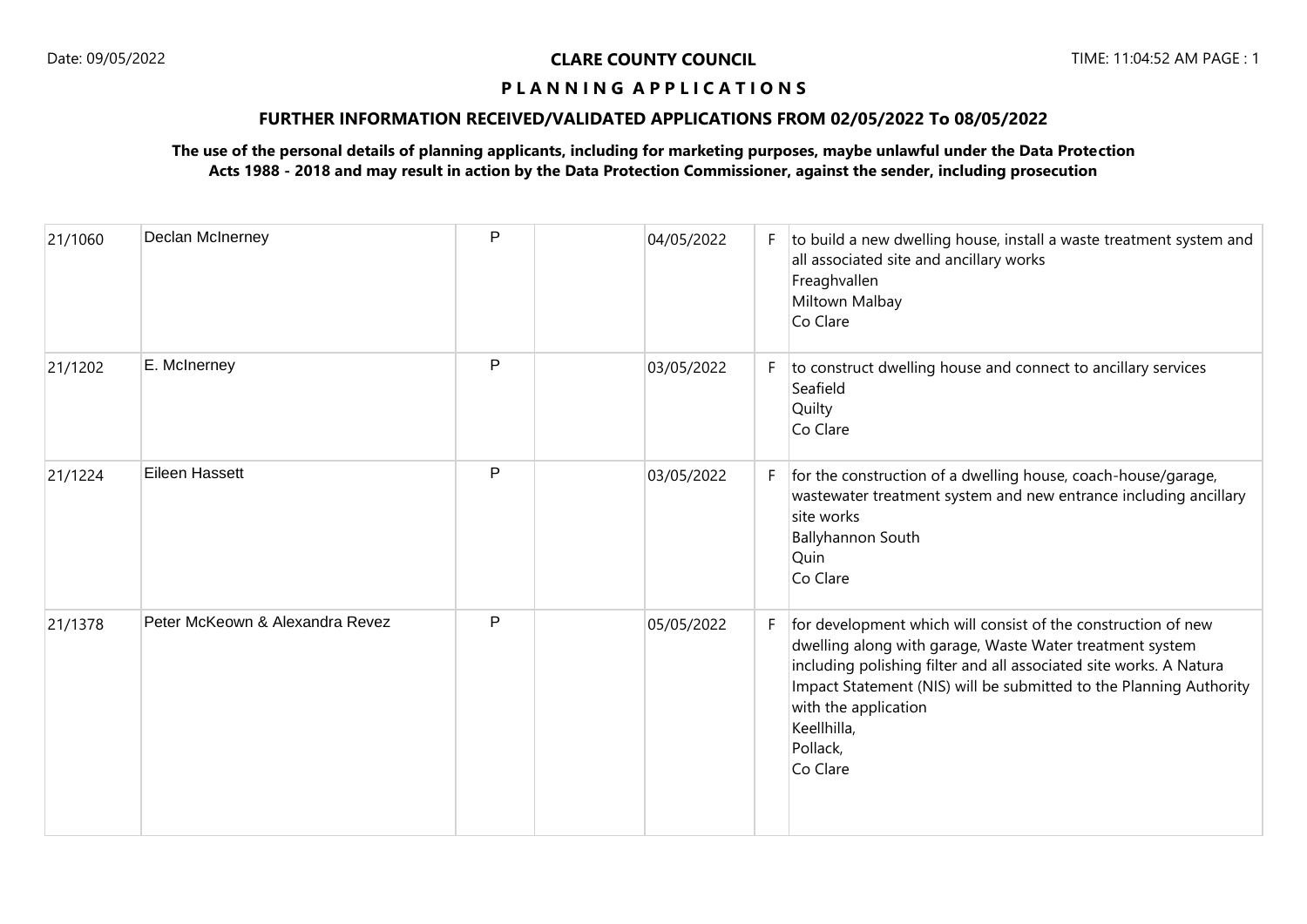## **P L A N N I N G A P P L I C A T I O N S**

## **FURTHER INFORMATION RECEIVED/VALIDATED APPLICATIONS FROM 02/05/2022 To 08/05/2022**

## **The use of the personal details of planning applicants, including for marketing purposes, maybe unlawful under the Data Protection Acts 1988 - 2018 and may result in action by the Data Protection Commissioner, against the sender, including prosecution**

| 21/1393 | <b>Niall Dawson</b>            | P       | 05/05/2022 |    | $F$ to convert a former commercial unit into a ground floor apartment<br>along with elevational changes and all associated works<br>No.5 Frances Street,<br>Kilrush,<br>Co Clare                                                                                                                                                |
|---------|--------------------------------|---------|------------|----|---------------------------------------------------------------------------------------------------------------------------------------------------------------------------------------------------------------------------------------------------------------------------------------------------------------------------------|
| 22/92   | Hannah Finucane                | P       | 04/05/2022 | F. | for the following works (A) Demolish an existing derelict dwelling,<br>(B) construct a replacement dwelling and garage, (C) Install new<br>effluent treatment system, and (D) Upgrade an existing entrance<br>and driveway from public road, all with associated site works<br>Clooneyogan South<br>Moy<br>Lahinch<br>Co. Clare |
| 22/95   | <b>Joe Mullins</b>             | $\circ$ | 06/05/2022 | F  | permission for two no. dwelling houses and garages Planning<br>Application previously granted under P09/519) Connect to public<br>services and carry out all ancillary site works<br>Glen South<br>Ennistymon<br>Co Clare                                                                                                       |
| 22/149  | Damien O'Grady & Grace Killeen | P       | 04/05/2022 | F. | for development which will consist of the construction of a dwelling<br>house, garage, a proprietary waste water treatment system and<br>ancillary site works<br>Meenross<br>Scarriff<br>Co. Clare                                                                                                                              |